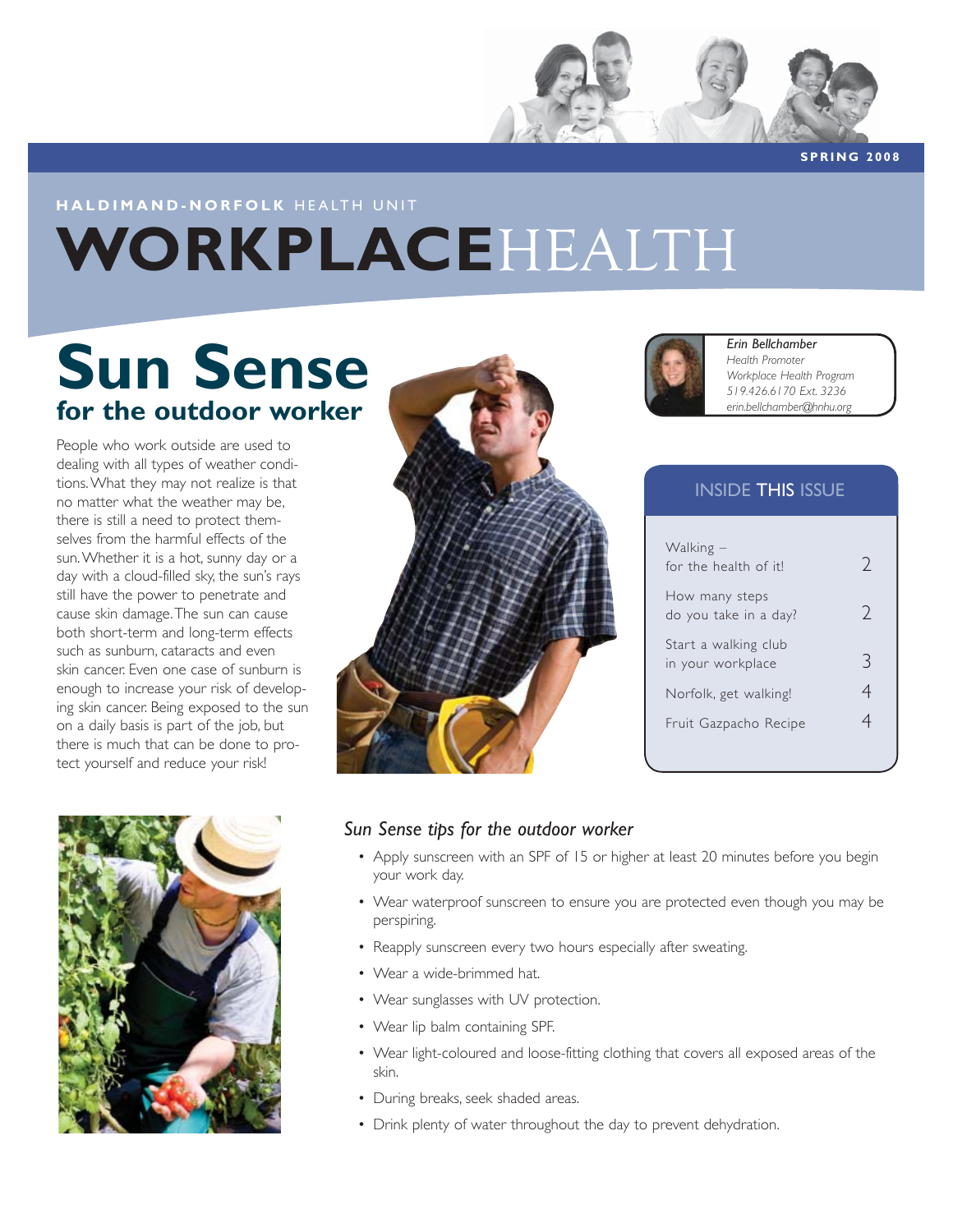#### **WORKPLACE** HEALTH

### **WALKING – for the health of it!**

It's no surprise that more people stick with walking than any other form of exercise! More and more people are walking for the "health of it" and are making physical activity part of their daily routine. Walking is the most natural thing we do as humans and it's not time-consuming or costly.

Not only is walking an enjoyable and often scenic mode of transportation,



but by putting your best foot forward, you can improve your fitness, health and sense of well-being, too.

By walking **30 to 60 minutes** daily and increasing your steps per day you can:

- Boost energy, reduce stress and improve your mood.
- Help your heart, lungs and muscles work more efficiently.
- Reduce blood pressure and cholesterol levels.
- Help reduce the risk of chronic diseases, heart disease and strokes.
- Help prevent and control diabetes.
- Strengthen bones and help prevent or control osteoporosis.
- Improve the mobility and stability of joints.
- Maintain a healthy weight and a positive body image, especially when combined with healthy eating.
- Enjoy a pleasurable activity while you socialize with family or friends.

For more information on the benefits of walking, visit www.Active2010.ca.



## **How many steps do you take in a day?** *The 10,000-steps goal*

Health Canada recommends that Canadians take 10,000 steps in a day for better health.

To measure the number of steps you take in a day, try wearing a pedometer. A pedometer is a simple device used to count the number of steps you take in a day. When it is positioned correctly, your pedometer records a step each time your hip moves up and down. Your pedometer also measures things you do throughout your day in addition to walking, e.g., bending to tie your shoes.

If you don't have a pedometer, make a commitment to walk a minimum of 30 to 60 minutes everyday as recommended in Canada's Physical Activity Guide.

Increase the number of steps you take at work by:

- Taking the stairs instead of the elevator.
- Taking walking breaks during your coffee break.
- Going for a lunch-hour stroll. Better yet, start a walking club at work.
- Walking to work or a meeting.
- If you drive, park in a place where you have to walk further.
- 
- Taking a break from the computer. Walk over and talk to a colleague instead of emailing, or walk around the office for a few minutes.
- Using a printer or photocopier that is furthest from your desk.

#### *Daily step goals*

| <b>Highly active</b> (children, youth, and fit adults)                      | $10,000 - 16,000$ |
|-----------------------------------------------------------------------------|-------------------|
| <b>Active</b> (adults)                                                      | 10,000            |
| <b>Somewhat active</b> (older adults)                                       | 7,000-9,999       |
| <b>Low active</b> (adults with a chronic health condition*) $ 4,000-7,000 $ |                   |

*\* Check with your doctor before starting a walking program if you have a chronic health condition. www.active2010.com.*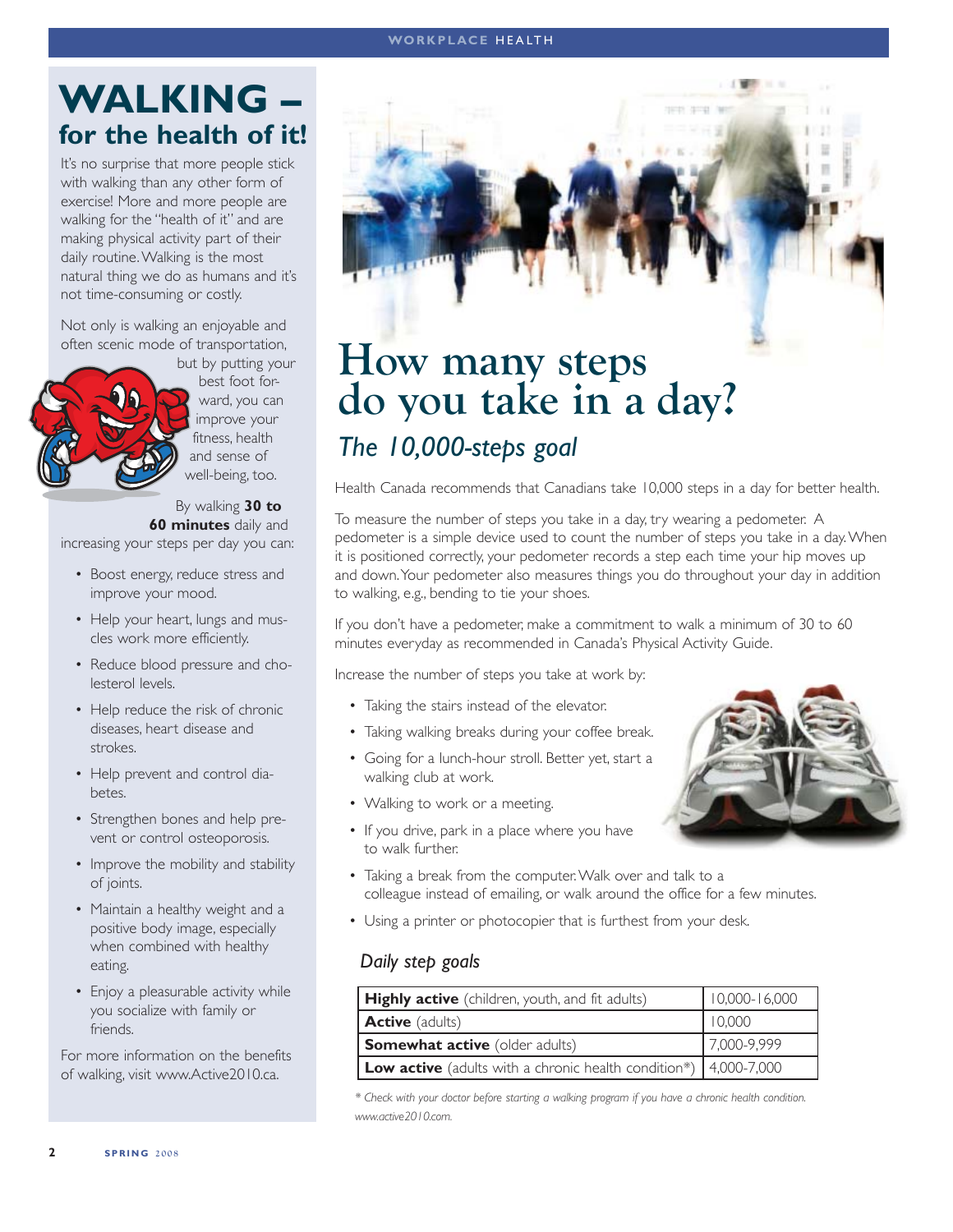# **Start a walking club in your workplace**

A workplace walking club encourages staff to walk during their coffee and lunch breaks, or in between shifts.

Benefits:

- Helps cultivate a fitness mind set.
- Can reach almost every employee.
- Promotes a group feeling of friendship and togetherness.
- Promotes clear thinking.
- Relieves stress.
- Can be customized to an individual's ability.



#### *How to start!*



- 1. Recruit two or three "champions" who can help motivate their co-workers.
- 2. Identify one lead person to coordinate activities and keep track of incentives/registration.
- 3. Map out a variety of routes around your workplace.
- 4. Measure the mileage of each route. This helps the participants know where and how far they have walked.
- 5. Get your co-workers walking!

For some healthy competition in the workplace, try having a pedometer walking challenge to motivate your employees to take more steps during their work day.

### *Pedometer Walking Challenge - guidelines and rules*

- 1. Promote the Walking Challenge to your employees.
- 2. Design a Walking Challenge poster that can be used to write each group's daily step count. This allows participants to compare their team's step totals to other teams.
- 3. Divide participants into groups of four and designate one group member to be the captain. The captain's role is to collect each group member's steps for each day and pass along the total daily steps to the Walking Challenge organizer to post on the wall.
- 4. Provide each participant with a pedometer and a tracking sheet so they can calculate their steps.
- 5. Calculate steps for one work week i.e. Monday-Friday.
- 6. Can only calculate steps taken during work hours. Walking during lunch break and coffee breaks is encouraged (i.e. 8:30 to 4:30).



- 7. If a team member is absent, you take the average of the rest of the team members' total steps for the missing participant.
- 8. The team with the highest number of total steps at the end of the week wins.

If your workplace is interested in setting up a Walking Challenge, contact the Haldimand-Norfolk Health Unit to borrow a set of pedometers for your employees to use.